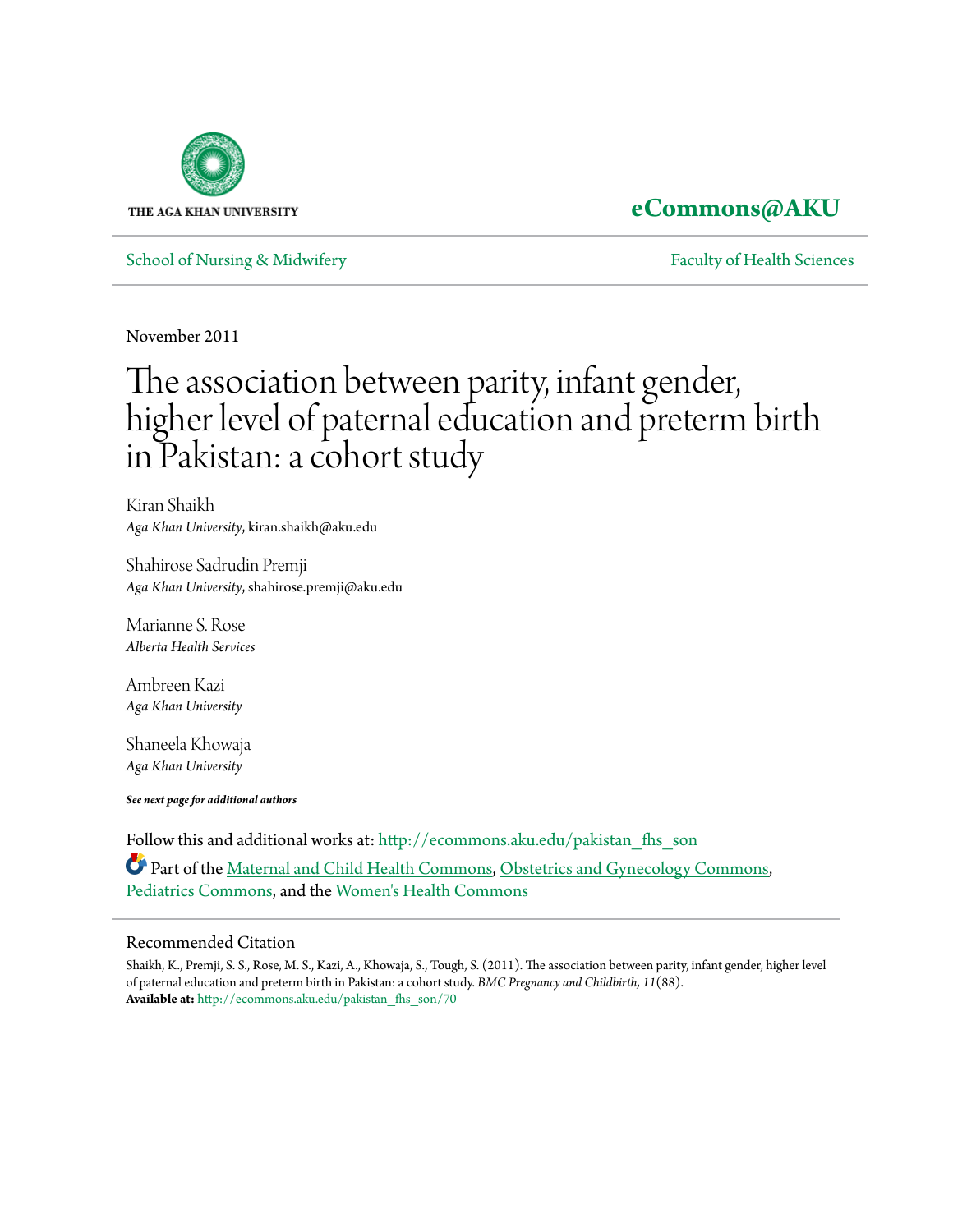#### **Authors**

Kiran Shaikh, Shahirose Sadrudin Premji, Marianne S. Rose, Ambreen Kazi, Shaneela Khowaja, and Suzanne Tough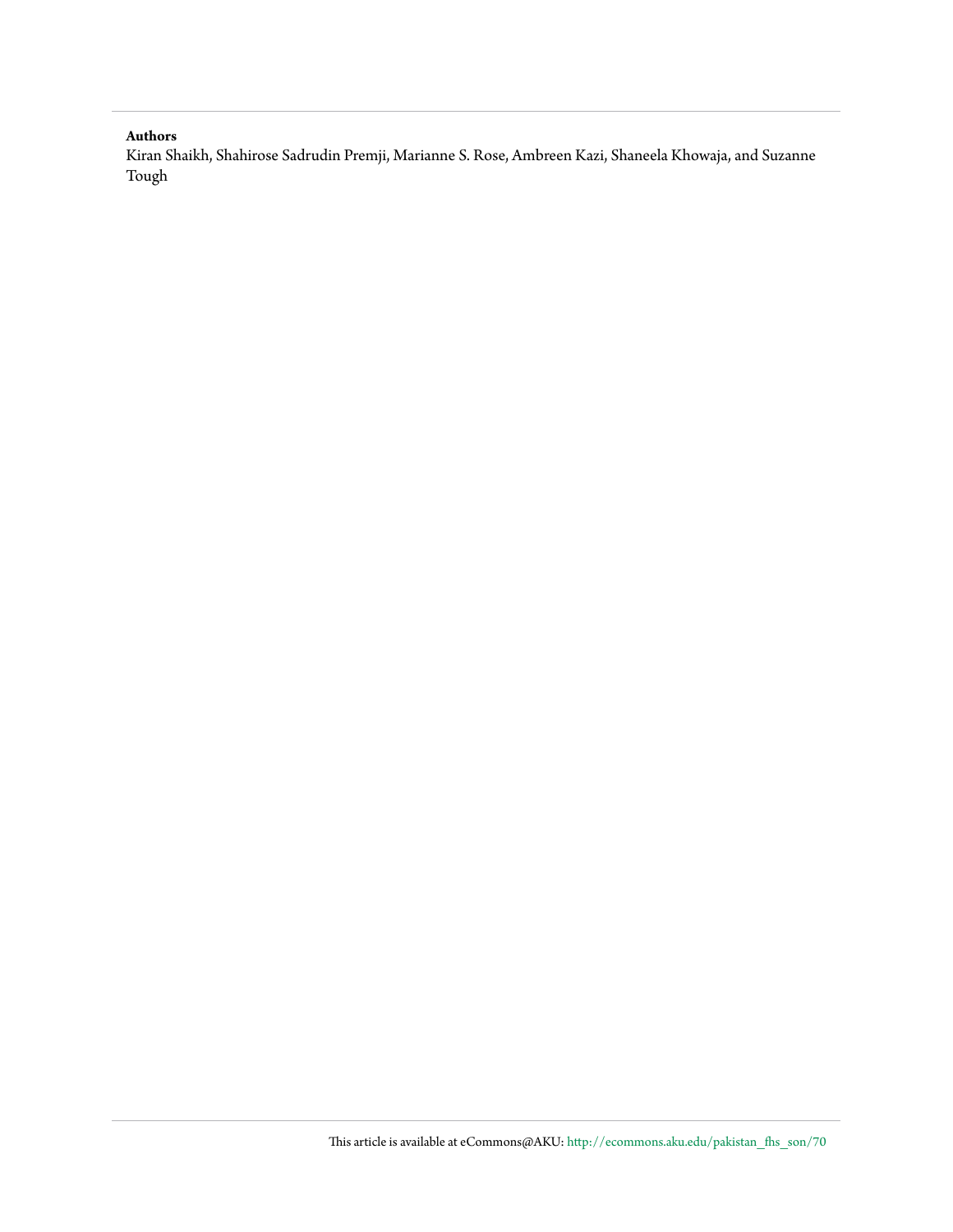### **RESEARCH ARTICLE Example 2018 12:00 Open Access**



# The association between parity, infant gender, higher level of paternal education and preterm birth in Pakistan: a cohort study

Kiran Shaikh<sup>1</sup>, Shahirose S Premji<sup>2\*</sup>, Marianne S Rose<sup>3</sup>, Ambreen Kazi<sup>4</sup>, Shaneela Khowaja<sup>1</sup> and Suzanne Tough<sup>5</sup>

#### Abstract

Background: High rates of antenatal depression and preterm birth have been reported in Pakistan. Self reported maternal stress and depression have been associated with preterm birth; however findings are inconsistent. Cortisol is a biological marker of stress and depression, and its measurement may assist in understanding the influence of self reported maternal stress and depression on preterm birth.

Methods: In a prospective cohort study pregnant women between 28 to 30 weeks of gestation from the Aga Khan Hospital for Women and Children completed the A-Z Stress Scale and the Centre for Epidemiology Studies Depression Scale to assess stress and depression respectively, and had a blood cortisol level drawn. Women were followed up after delivery to determine birth outcomes. Correlation coefficients and Wilcoxon rank sum test was used to assess relationship between preterm birth, stress, depression and cortisol. Logistic regression analysis was used to determine the key factors predictive of preterm birth.

Results: 132 pregnant women participated of whom 125 pregnant women had both questionnaire and cortisol level data and an additional seven had questionnaire data only. Almost 20% of pregnant women (19·7%, 95% CI 13·3-27·5) experienced a high level of stress and nearly twice as many (40·9%, 95% CI 32·4-49·8%) experienced depressive symptoms. The median of cortisol level was 27·40 ug/dl (IQR 22·5-34·2). The preterm birth rate was 11·4% (95% CI 6·5-18). There was no relationship between cortisol values and stress scale or depression. There was a significant positive relationship between maternal depression and stress. Preterm birth was associated with higher parity, past delivery of a male infant, and higher levels of paternal education. Insufficient numbers of preterm births were available to warrant the development of a multivariable logistic regression model.

Conclusions: Preterm birth was associated with higher parity, past delivery of a male infant, and higher levels of paternal education. There was no relationship between stress, and depression, cortisol and preterm birth. There were high rates of stress and depression among this sample suggesting that there are missed opportunities to address mental health needs in the prenatal period. Improved methods of measurement are required to better understand the psychobiological basis of preterm birth.

#### Background

Preterm birth, defined as birth occurring prior to 37 completed weeks, is a worldwide health issue with a marked difference in prevalence between developed and developing countries [[1](#page-10-0)-[3\]](#page-10-0). The global prevalence of preterm birth is 9.6% [[1\]](#page-10-0). The rate of preterm birth in Pakistan is 15·7% whereas it is 6·6% in Australia1 [[4\]](#page-10-0). Preterm birth is one of the major contributors to infant mortality and morbidity [[4,5\]](#page-10-0). Given the high prevalence of psychological disorder in women during pregnancy [[6\]](#page-10-0) it is important to understand the relationship between psychosocial risk factors and preterm birth.

Antenatal depression is common during the second and third trimesters with a systematic review showing point estimates and 95% confidence intervals of 12·8% (10·7- 14·8) and 12·0% (7·4-16·7), respectively [[6](#page-10-0)]. In contrast, point prevalence of 25% was identified in the third trimester of pregnant women residing in a rural sub-district of



© 2011 Shaikh et al; licensee BioMed Central Ltd. This is an Open Access article distributed under the terms of the Creative Commons Attribution License [\(http://creativecommons.org/licenses/by/2.0](http://creativecommons.org/licenses/by/2.0)), which permits unrestricted use, distribution, and reproduction in any medium, provided the original work is properly cited.

<sup>\*</sup> Correspondence: [premjis@ucalgary.ca](mailto:premjis@ucalgary.ca)

<sup>&</sup>lt;sup>2</sup>University of Calgary, Faculty of Nursing, 2500 University Drive NW, Calgary, Alberta T2N 1N4, Canada

Full list of author information is available at the end of the article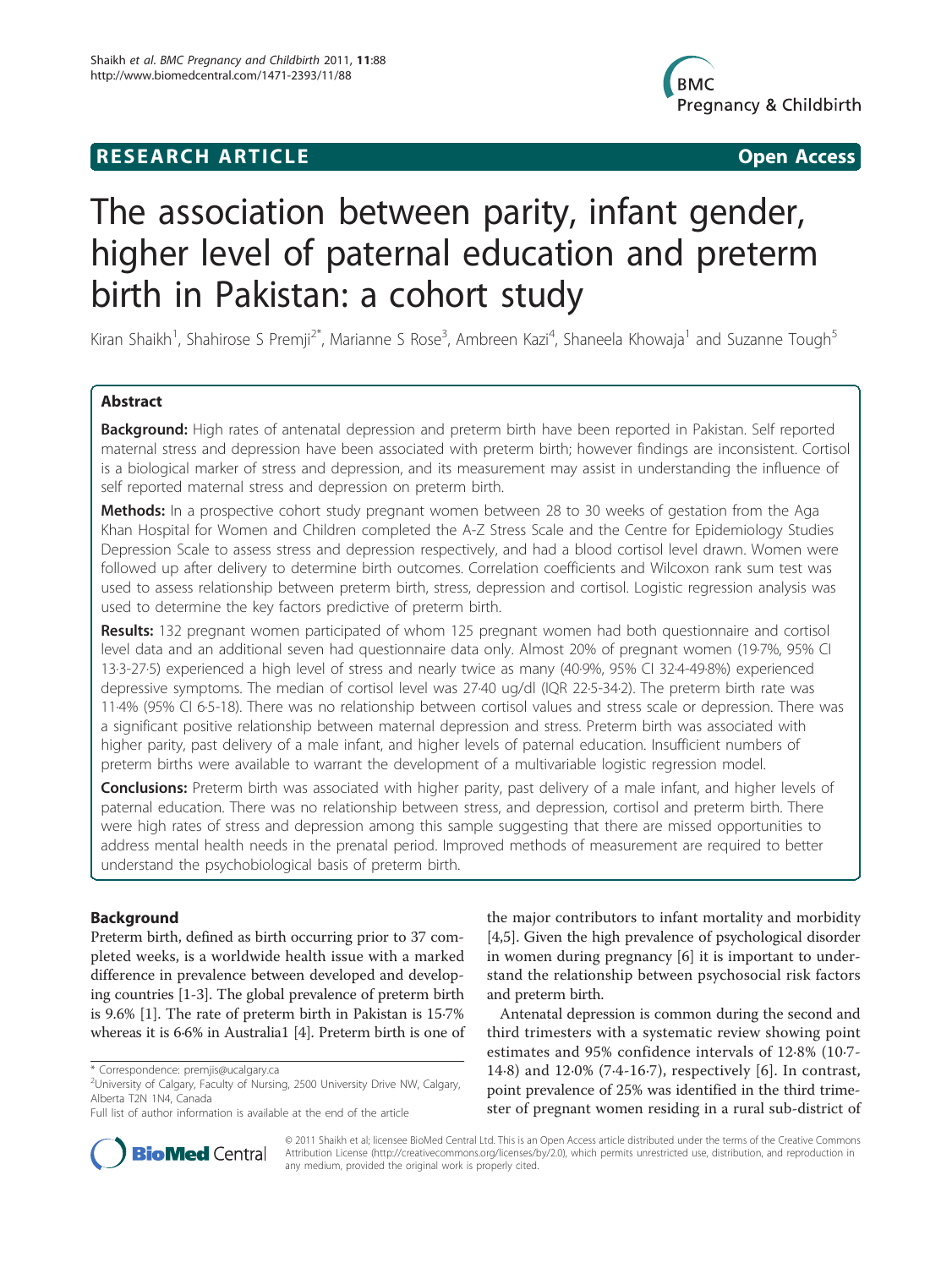Pakistan [[7\]](#page-10-0). Pakistani pregnant women may be particularly vulnerable to stress as women's health needs are not given priority [[8\]](#page-10-0). Additionally, changes in family systems, specifically structures and practices [[8](#page-10-0)], and values attached to birth of a male child [[9\]](#page-10-0) may create unique social pressures which may influence mental health. Consequently, there is a need to understand psychosocial risk and their relationships to preterm birth which may be unique for Pakistani women.

The etiologic contribution of psychosocial processes during pregnancy and preterm birth remain elusive as findings of studies examining the association between stress or depression and preterm birth have not been consistent. Although many studies demonstrate an association [[10-](#page-10-0)[15](#page-11-0)] others suggest that racial disparity [[14,16,17\]](#page-11-0) is an underlying factor. The varied concepts and models and tools used to define stress (e.g., negative life events, perceived stress, subjective feelings of anxiety, daily hassles) and depression (e.g., thought patterns, symptoms of depression), contributes to the lack of clarity about the association between psychosocial characteristics factors and preterm birth. Cortisol, which is referred to as the "stress hormone", is activated in response to stress and depression and can be measured in blood, saliva or urine [\[18\]](#page-11-0). Consequently, cortisol levels may be a more objective measure of stress and depression thereby facilitate our understanding of the relationship between stress, depression and preterm birth.

Stress and depression influence the hypothalamicpituitary-adrenal (HPA) axis whereby corticotrophinreleasing-hormone (CRH) is secreted by the hypothalamus which in turn stimulates the pituitary gland to secrete adrenocorticotrophic hormone (ACTH). ACTH stimulates the adrenal cortex to secrete cortisol hormone and the adrenal medulla to secrete norepinephrine and epinephrine. Increased cortisol levels further signal the hypothalamus and pituitary gland in a negative feedback loop to decrease CRH production. However, in depressed patients the negative feedback loop malfunctions resulting in excess production of CRH; hence cortisol [[19](#page-11-0)]. The increased secretion of CRH, ACTH, and cortisol stimulate prostaglandin secretion which is responsible for the contraction and dilation of the smooth muscle which may lead to preterm labor and premature rupture of membrane [[15,20\]](#page-11-0). A systematic review, [\[18](#page-11-0)] concluded that although gestational age influenced the results, and findings were inconsistent, high level of cortisol during pregnancy was associated with preterm birth. Glynn et al. [[21\]](#page-11-0) found that stress in early pregnancy was related to shorter length of gestation. Women with higher cortisol levels during second trimester of pregnancy were at greater risk of preterm birth [[12,](#page-10-0)[13](#page-11-0)].

Studies undertaken in South Asia have examined the contribution of maternal factors like maternal education, age, parity, birth interval, and antenatal visit on preterm birth [\[22](#page-11-0)-[24\]](#page-11-0). However, none of these studies have considered maternal stress or cortisol in relation to preterm birth. We aimed to determine the relationship between maternal stress, depression, cortisol levels, and preterm birth in pregnant women in Karachi, Pakistan. Our hypotheses were: 1) There is a positive relationship between maternal stress and depression during pregnancy and cortisol level; 2) There is a positive relationship between the cortisol level and preterm birth; 3) There is a positive relationship between maternal stress and depression during pregnancy and preterm birth; and 4) There is a positive relationship between maternal depression and stress during pregnancy.

#### Methods

#### Study Design

In this prospective cohort study, pregnant women (28 to 30 weeks gestation) completed the A-Z stress tool and the Centre for Epidemiology Studies Depression (CESD) scale, and provided blood sample for cortisol analysis after providing informed consent either in Urdu or English. The blood was drawn by a trained phlebotomist after the questionnaire was completed. Lab work was undertaken between 10:00 a.m. to 1:00 p.m. for consistency and in an attempt to control for diurnal variation in cortisol. Women were followed up after delivery to determine the birth outcome (preterm or term). Confidentiality and anonymity was maintained by using unique identification numbers on both the data collection tools and label for the blood sample. The study was approved by the Ethical Review Committee of the AKUH.

#### Setting

Between April and May 2010 all eligible pregnant women who attended the antenatal clinics at the two centres of the Aga Khan Hospital for Women and Children (AKHWC), Kharadar and Karimabad Karachi, Pakistan were approached in the waiting area by the nurse incharge and invited to participate in the study. Women willing to participate were referred to the researcher (KS) or a trained research assistant. The centres provide services to diverse communities which enabled recruitment of a heterogeneous sample of pregnant women. The laboratory services are provided with the collaboration of Aga Khan University Hospital (AKUH), Karachi.

#### Participants: Inclusion and exclusion criteria

We enrolled all consenting pregnant women between 18 to 40 years of age who were 28 to 30 weeks gestation based on last menstrual period and planned to deliver in the same hospital. If women self-reported medical illnesses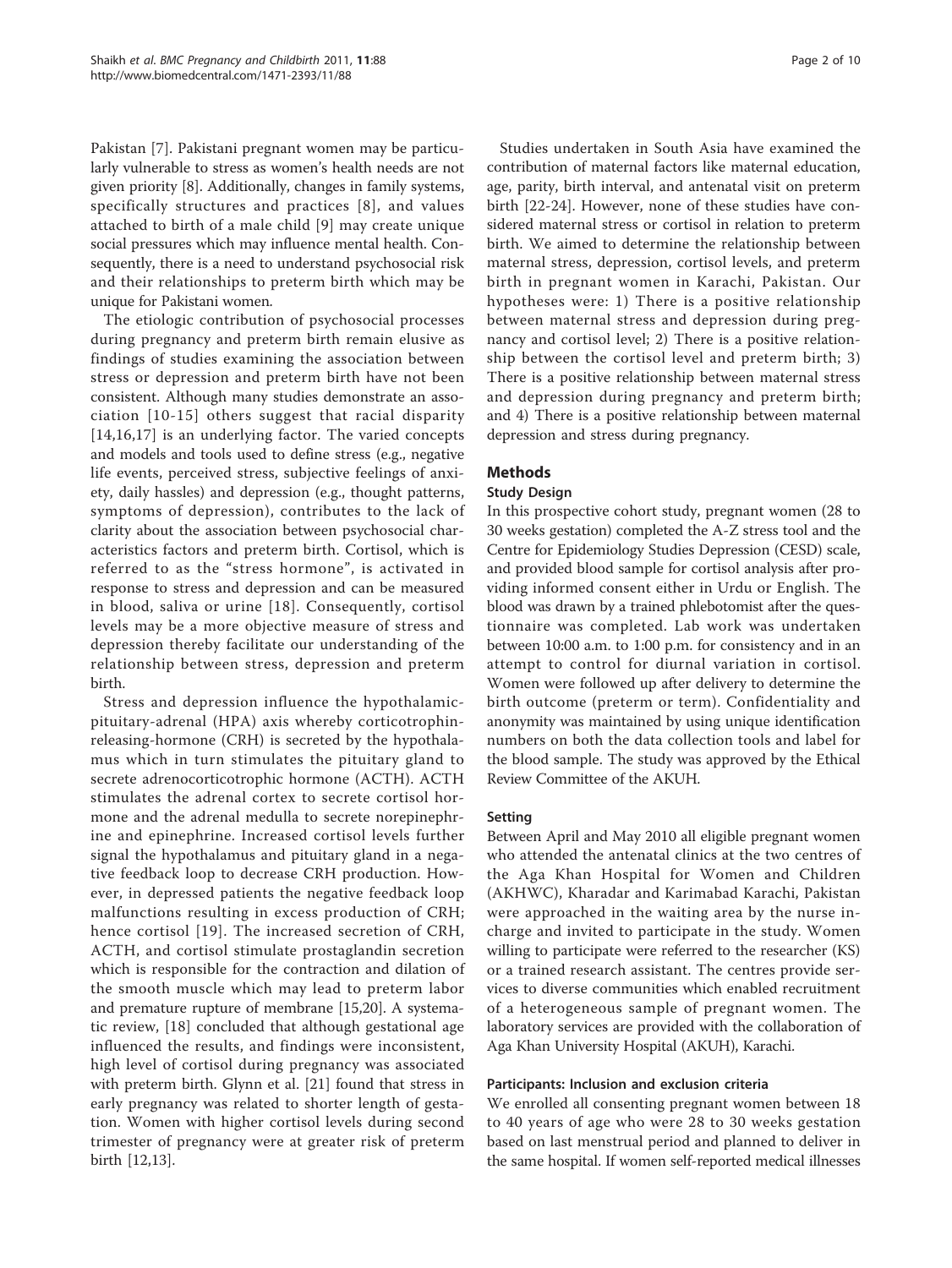such as diabetes mellitus, thyroid disorder, chronic renal or heart disease, or uterine and cervical abnormality, or antidepressants or other psychotropic drug use during pregnancy they were excluded from the study. Women were excluded from the study if they did not deliver at the AKHWC.

#### Variables of interest and their measurement

Stress was assessed with the A-Z stress tool. The A-Z stress scale which was developed by one of the researchers (AK) and includes 30 items for which responses were captured using "yes/no" format. Construct validity, testretest reliability and inter-rater reliability, has been established for this tool. Cronbach alpha was 0·82 for the 30 items and the item-total correlations were reported to be 0·2 to 0·8, respectively [[25](#page-11-0)]. The items relate to household environment (e.g., ability to make decisions), familyrelated concerns (e.g., relationships with husband, children, in-laws, and parents), socioeconomic concerns (e.g., access to husband's money), adverse life events, chronic illness in family, house-hold chores, and pregnancyrelated concerns (e.g., unwanted pregnancy, access to health care, birth of a girl child). The two major components of the scale are the socio-environmental hassles and chronic illnesses and focus on problems specific to Pakistani pregnant women [[25\]](#page-11-0). The total score guides the rater in establishing the level of stress in pregnant women. We categorized pregnant women whose scores were in the upper  $75<sup>th</sup>$  quartile and those whose scores were below the 75<sup>th</sup> quartiles as having high stress levels and not high stress levels, respectively.

Depression in pregnant women was assessed by a multicultural validated 20-item CESD Scale. The scores can range from 0 to 60 with a cut off point of 16 and higher suggesting symptoms of depression. The scale has adequate test/retest reliability (0·51 to 0·67 over several weeks) and high internal consistency (Cronbach's alpha 0·85 to 0·90) [[26](#page-11-0)].

Cortisol was measured in blood serum using the AxSYM assay system which employs Fluorescence Polarization Immunoassay (FPIA) technology to quantify the level of cortisol. The sensitivity of this system is reported to be equal to or less than 1.1 ug/dL (Abbott Laboratories, Abbott Park, IL, USA). Salivary cortisol is a noninvasive procedure and a better way to measure cortisol than other measure particularly for rapid sampling [[18](#page-11-0),[27](#page-11-0),[28\]](#page-11-0); however the salivary kits and test facility is not available in Pakistan. Blood draw for cortisol was tied with other investigations whenever appropriate and feasible. Cortisol was measured as a continuous variable.

Pregnancy outcome and delivery information including gestational age at birth was obtained from the medical records and the postpartum wards of both the centres. Preterm birth was defined as birth occurring prior to 37 completed weeks while term birth was defined as birth between 37 and 42 weeks.

#### Sample size

The sample size was calculated based on a secondary hypothesis related to depression, as this required the largest sample size. An 18% difference in depression among mothers who deliver at term compared to mothers who deliver preterm was reported by Field et al., [[29\]](#page-11-0) and at a power of 80% and alpha level of 0·05, the estimated sample size for this study was calculated at 124 pregnant women. 143 pregnant women were recruited to account for an attrition rate of 15% among women who might experience complications in pregnancy or who might not potentially deliver at the AKHWC.

#### Statistical Analysis

Data were entered in EPI Info3·5·1 and then analyzed using the Statistical Package for Social Sciences (SPSS) version 16·0. Descriptive statistics were used to compare the characteristics of participants by not high stress/high stress, non-depressed and depressed and term/preterm birth status. For categorical/ordinal level variables frequencies and percentages were calculated. Fisher's exact test was used to identify group differences when comparing categorical variable. The Mann Whitney U test was used to identify group differences when comparing ordinal level data or a continuous variable when there was evidence against normality.

The Spearman's correlation coefficient was used to examine the relationship between ordinal level variables. The Wilcoxon rank sum test was used to determine the relationship between independent samples when assumptions of normality were violated. Pearson's correlation coefficient was used to determine the linear relationship between maternal stress and depression during pregnancy and preterm birth (i.e., gestational age). Logistic regression analysis was used to determine factors predictive of preterm birth. In addition to stress, depression and cortisol level, variables considered were demographics (maternal age, ethnicity, education level, education level of husband, monthly income, family system), behavioral characteristics (nature of work, hours of walking, hours of standing), and pregnancy characteristics (parity, number of children, sex of children at home, nature of present pregnancy, history of preterm birth, history of abortion, visit to antenatal clinic, hemoglobin level). Variables were considered potential predictors if p was < 0·10 for the likelihood ratio statistic from the univariable logistic model. A multivariable model was not developed as the number of preterm births was not large enough (i.e., at least 10 preterm births for every significant variable identified in the univariable logistic regression analysis) [\[30](#page-11-0)].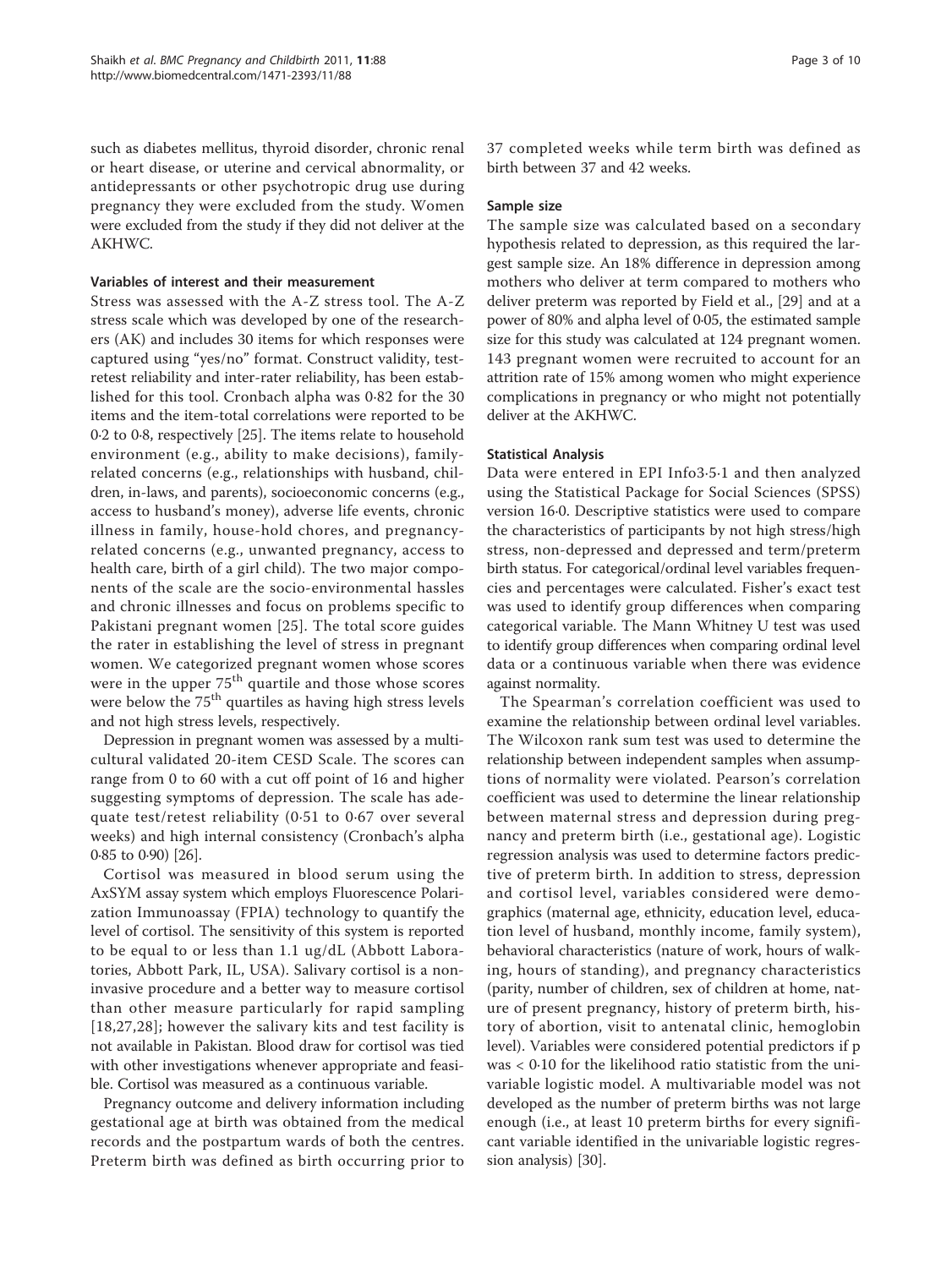#### Results

187 pregnant women were assessed for eligibility of which 172 (91·9%) were eligible. 125 pregnant women completed both the questionnaire and a cortisol level. Seven women provided only questionnaire data (n = 132). Hence, data from 125 pregnant women contributed to the analysis when relationships included cortisol, and data from 132 pregnant women contributed to the analysis when the relationship did not include cortisol (e.g., relationship between stress and depression and preterm birth, and stress and depression). Figure 1 shows the flow of mothers in the study. 26 women (19·7%, 95% CI 13·3-27·5) of the pregnant women were found to have a high level of stress and 54 (40·9%, 95% CI 32·4-49·8) reported antenatal depression. Fifteen births were preterm (11·4%, 95% CI 6·5-18·0). Tables [1](#page-6-0) and [2](#page-6-0) describe and compare the characteristics of mothers of term and preterm infants. Cortisol level was measured as a continuous variable; however data were not normally distributed. The median of cortisol level was 27·40 ug/dl (IQ = 22·5-34·2 ug/dl).

There was no evidence of a positive relationship between either stress and cortisol (Spearman's rho = 0.021,  $p = 0.81$ ) or between maternal depression and cortisol levels (rho =  $0.13$ ,  $p = 0.14$ ). There was no significant difference ( $z = -0.41$ ,  $p = 0.68$ ) in cortisol levels of mothers with preterm infants ( $n = 14$ , median = 26.4, IQR = 23.1-33.5) and those with full term infants ( $n = 110$ , median =  $27.8$ , IQR =  $22.4-34.2$ ). There was no significant difference between maternal stress during pregnancy and preterm birth ( $z = -0.69$ ,  $p = 0.49$ ) or between maternal depression during pregnancy and preterm birth ( $z = -0.70$ ,  $p = 0.48$ ). A significant positive relationship was identified between stress and depression as evident from the r value of 0·54 and  $p < 0.001$  (Figure [2](#page-7-0)).

In the univariable logistic regression analysis (Table [3](#page-8-0)) neither cortisol level (OR per 10 point increase in cortisol = 0.78,  $p = 0.507$ ), stress (OR for high stress = 0.60,  $p = 0.519$ ) or depression (OR for depressed = 1.4,  $p =$ 0·697) were associated with preterm birth. Preterm birth was associated higher parity, past delivery of a male infant, and higher levels of paternal education (Table [3](#page-8-0)).

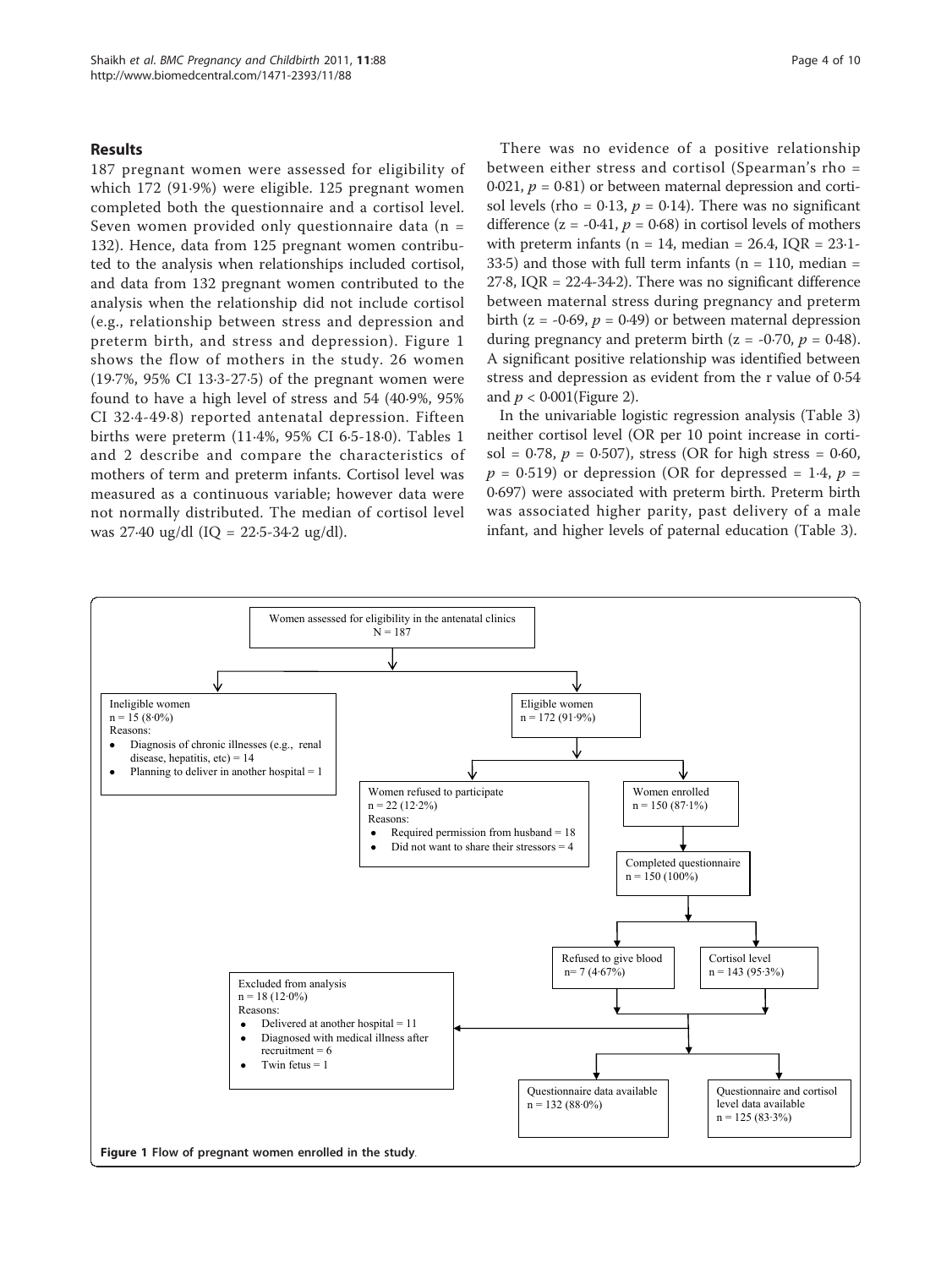| <b>Characteristics</b>            | <b>Birth Status</b> | p value    |                   |
|-----------------------------------|---------------------|------------|-------------------|
|                                   | <b>Term</b>         | Preterm    |                   |
|                                   | $n = 117$           | $n = 15$   |                   |
| Age (year), Median                | 26                  | 27         | $0.62 +$          |
| Occupation, n (%)                 |                     |            | 0.52 <sup>‡</sup> |
| Housewife                         | 112 (95.7)          | 14 (93.3)  |                   |
| Working                           | 5(4.3)              | 1(6.6.7)   |                   |
| Ethnicity, n (%)                  |                     |            | 0.82 <sup>‡</sup> |
| Muhajir                           | 57 (48.7)           | 6(40.0)    |                   |
| Memon                             | $25(21-4)$          | 4(26.7)    |                   |
| Others                            | 35 (29.9)           | 5(33.3)    |                   |
| Education level, n (%)            |                     |            | $0.26 +$          |
| No education                      | 6(5.1)              | 0(0.0)     |                   |
| Schooling                         | 28 (23.9)           | 6(40.0)    |                   |
| Intermediate                      | 22(18.8)            | 4(26.7)    |                   |
| Graduate and above                | 61(52.1)            | 5(33.3)    |                   |
| Education level of husband, n (%) |                     |            | $0.23 +$          |
| No education                      | 2(1.7)              | 0(0.0)     |                   |
| Schooling                         | 20(17.1)            | 7(46.7)    |                   |
| Intermediate                      | 23 (19.7)           | 0(0.0)     |                   |
| Graduate and above                | 72(61.5)            | 8(53.3)    |                   |
| Monthly income (Rs.), n (%)       |                     |            | $0.85 +$          |
| $< 10,000$ (low)                  | $*25(23.8)$         | 5(33.3)    |                   |
| 10,001 to 40,000 (medium)         | 75 (71-4)           | 7(46.7)    |                   |
| $> 40,001$ (high)                 | 5(4.8)              | 3(20.0)    |                   |
| Family system, n (%)              |                     |            | 0.76 <sup>‡</sup> |
| Joint family system               | 84 (71.8)           | $10(66-7)$ |                   |
| Nuclear family system             | 33 (28-2)           | 5(33.3)    |                   |

<span id="page-6-0"></span>Table 1 Comparison of demographic characteristics of pregnant women by birth status

 $>$  = greater than.  $<$  = less than. Rs. = Rupees.  $*$  = data missing. †Mann-Whitney U test. ‡Fisher exact test.

#### **Discussion**

Rates of stress (19·7%) and depression (40·9%) in pregnant Pakistani women in this study are high. Our findings are consistent with a rate of 39·4% among Pakistani women residing in Karachi [\[31](#page-11-0)] but lower than the rate of 18% reported by others [[32\]](#page-11-0). Of note, this study and the study by Kazi et al., [[31\]](#page-11-0) used the CESD to measure symptoms of depression, which has items related to somatic symptoms of pregnancy, whereas the other Pakistani study [[31](#page-11-0)] used the short form of the Aga Khan University Anxiety Depression Scale, which omits items on the somatic symptoms, which may have accounted for different findings.

The median cortisol value was  $27.40 \text{ ug/dl}$  (IQ =  $22.5$ -34·2 ug/dl) which is higher than values reported in the literature. For instance, Hobel et al. [\[13](#page-11-0)] measured serum cortisol at 28 to 30 weeks gestation and noted a mean and standard deviation of 24·74 ug/dl and 0·58 ug/dl. Ethnic differences in biological responses (i.e., HPA axis and placenta) may explain the discrepancy in the reported cortisol concentrations [[33\]](#page-11-0). AKUH has a very

#### Table 2 Comparison of pregnancy characteristics by birth status

| <b>Characteristics</b>             | <b>Birth Status</b> | p value    |               |
|------------------------------------|---------------------|------------|---------------|
|                                    | <b>Term</b>         | Preterm    |               |
|                                    | $n = 117$           | $n = 15$   |               |
| Parity, n (%)                      |                     |            | $0.11 \pm$    |
| Primiparous                        | 48 (41.0)           | 3(20.0)    |               |
| Multiparous                        | 69 (59)             | 12(80.0)   |               |
| Number of children, n (%)          |                     |            | 0.105         |
| Ω                                  | 53 (45.3)           | 3(20.0)    |               |
| $1$ to $2$                         | 51 (43.6)           | $10(66-7)$ |               |
| > 2                                | $13(11-1)$          | 2(13.3)    |               |
| Sex of children at home, n (%)     |                     |            |               |
| Female                             | 40(34.2)            | 8(53.3)    | $0.15\dagger$ |
| Male                               | 44 (37.6)           | 11(73.3)   | $0.01 \pm$    |
| Nature of present pregnancy, n (%) |                     |            | 0.379         |
| Planned                            | 84 (71.8)           | 9(60.0)    |               |
| Unplanned                          | 33 (28-2)           | 6(40.0)    |               |
| History of preterm birth, n (%)    | 7(6)                | 2(13.3)    | 0.279         |
| History of Abortion, n (%)         | 22 (18-8)           | 1(6.7)     | 0.479         |
| Visit to antenatal clinic, n (%)   |                     |            | 0.895         |
| First trimester                    | 70 (59.8)           | 9(600)     |               |
| Second trimester                   | 42 (35.9)           | 6(40.0)    |               |
| Third trimester                    | 5(4.3)              | 0(0.0)     |               |
| Hemoglobin level, n (%)            |                     |            | 0.26§         |
| 8-1 to 9-0 mg/dl                   | $*5(5.2)$           | $+0(0.0)$  |               |
| 9-1 to 10-0 mg/dl                  | 15(15.6)            | 1(7.1)     |               |
| $> 10.0$ mg/dl                     | 76 (79-2)           | 13 (92.9)  |               |
| BMI (lb/ft <sup>2</sup> ), Median  | $25-8$              | 28.4       | 0.65§         |

 $>$  = greater than. Hb = hemoglobin. BMI = body mass index.  $*$  = 21 missing. † = 1 missing. ‡Pearson chi square. §Mann-Whitney U test. ¶Fisher exact test.

reliable laboratory with an internal and external quality assurance program. The internal quality assurance is maintained strictly by consultants and the supervisors of the laboratory. The external quality assurance is audited by Bio-Rad EQAS (External Quality Assurance Services, USA). The quality assurance company checks the accuracy of cortisol levels every six months by verifying the cortisol level of the powdered form of 12 samples from the United States of America. In the present study, verification was requested for all cortisol levels which were reported to be high; the AKUH laboratory rechecked the analysis and indicated that all reports were "true" (i.e., there were no errors in reporting).

We identified a strong positive significant relationship between maternal stress and depression. The findings of this study therefore, support Ruiz and Avant's [[20\]](#page-11-0) construct that there is a positive relationship between maternal depression and stress. Studies [[34-36](#page-11-0)] examining the relationship between stress and pregnancy outcomes, and/or depression, and pregnancy outcomes have asserted that there is an independent relationship to pregnancy outcomes.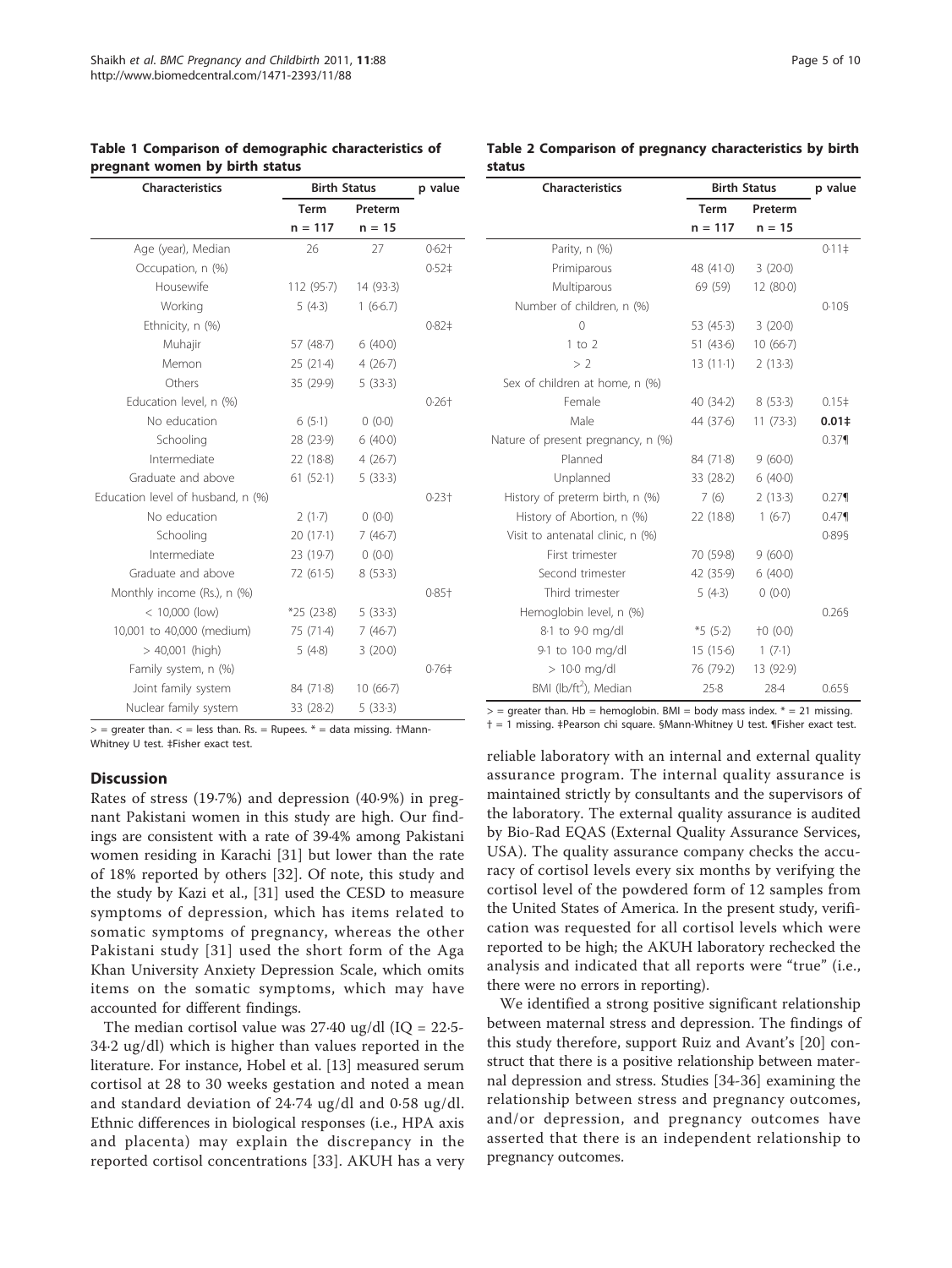<span id="page-7-0"></span>

We found no relationship between maternal stress and cortisol level. Ruiz and Avant's model of maternal prenatal stress [[20](#page-11-0)] suggests that in pregnant women as stress increases, cortisol levels also increase, which was not identified in this study. Other studies [\[15,34,37\]](#page-11-0) have also failed to identify a relationship between maternal stress and cortisol levels. Although findings are consistent studies used different measures of stress including the Perceived Stress Scale, [\[15](#page-11-0),[37\]](#page-11-0) the Daily Hassles Scale, the Marital Strain Scale of Pearlin, and the Schooler Multiple scale [[34\]](#page-11-0), and others (e.g., negative life events, state-trait anxiety, coping style, social support and pregnancy-specific anxiety) [\[37\]](#page-11-0).

The findings of this study may be explained by allostatic load which distinguishes between acute and chronic stress and suggests how chronic stress affects the hormonal, immune, and physiologic response in the body [[38\]](#page-11-0). In situations of short term or acute stress the body regains homeostasis, whereas with exposure to long term or chronic stress the body does not regain homeostasis and allostatic load is elevated which activates the HPA and the autonomic nervous system (CRH, ACTH, cortisol, catecholamine, cytokines, etc.) to potentially increase the risk of preterm birth [\[39\]](#page-11-0). A study exploring a threshold model [[40](#page-11-0)] suggested that stress beyond a certain level affects the relationship between stress and depression. In the present study, the A-Z stress tool measured cumulative stress and did not differentiate between acute and chronic stress which may have influenced the findings. In addition, stress, depression, and cortisol levels were measured at a single point in time, which may be inadequate for understanding the complex relationship between acute and chronic stress, depression, and cortisol levels.

We found no relationship between maternal depression and cortisol levels, which is in contrast to Ruiz and Avant's [\[20\]](#page-11-0) model and to several studies, [[29](#page-11-0),[41](#page-11-0),[42](#page-11-0)] which report higher cortisol levels in depressed women. All the studies used the CESD to measure depression, however, in this study blood samples were used to measure cortisol levels, whereas the other studies used first morning [[29](#page-11-0),[41](#page-11-0)] or midmorning [[42\]](#page-11-0) urine samples which may influence findings [\[19\]](#page-11-0). A 24 hours urine collection must be obtained to acquire a more accurate measure of cortisol level as it is a "useful index of integrated 24 hours plasma free cortisol" [[\[19\]](#page-11-0), p.46]. The role of depression as an activator of the HPA axis compared to other co-morbid factors, such as anger and anxiety, is unclear, and would perhaps influence cortisol levels [[19,34](#page-11-0)]. According to Field et al. [[29\]](#page-11-0) co-morbid factors of depression, such as anxiety and anger, may contribute to higher cortisol levels; hence challenge the direct relationship between depression and cortisol. Future research may wish to consider the relationship between mood states as a potential influence on biology and birth outcomes.

There was no relationship between cortisol levels and preterm birth. Our findings are similar to Ruiz et al.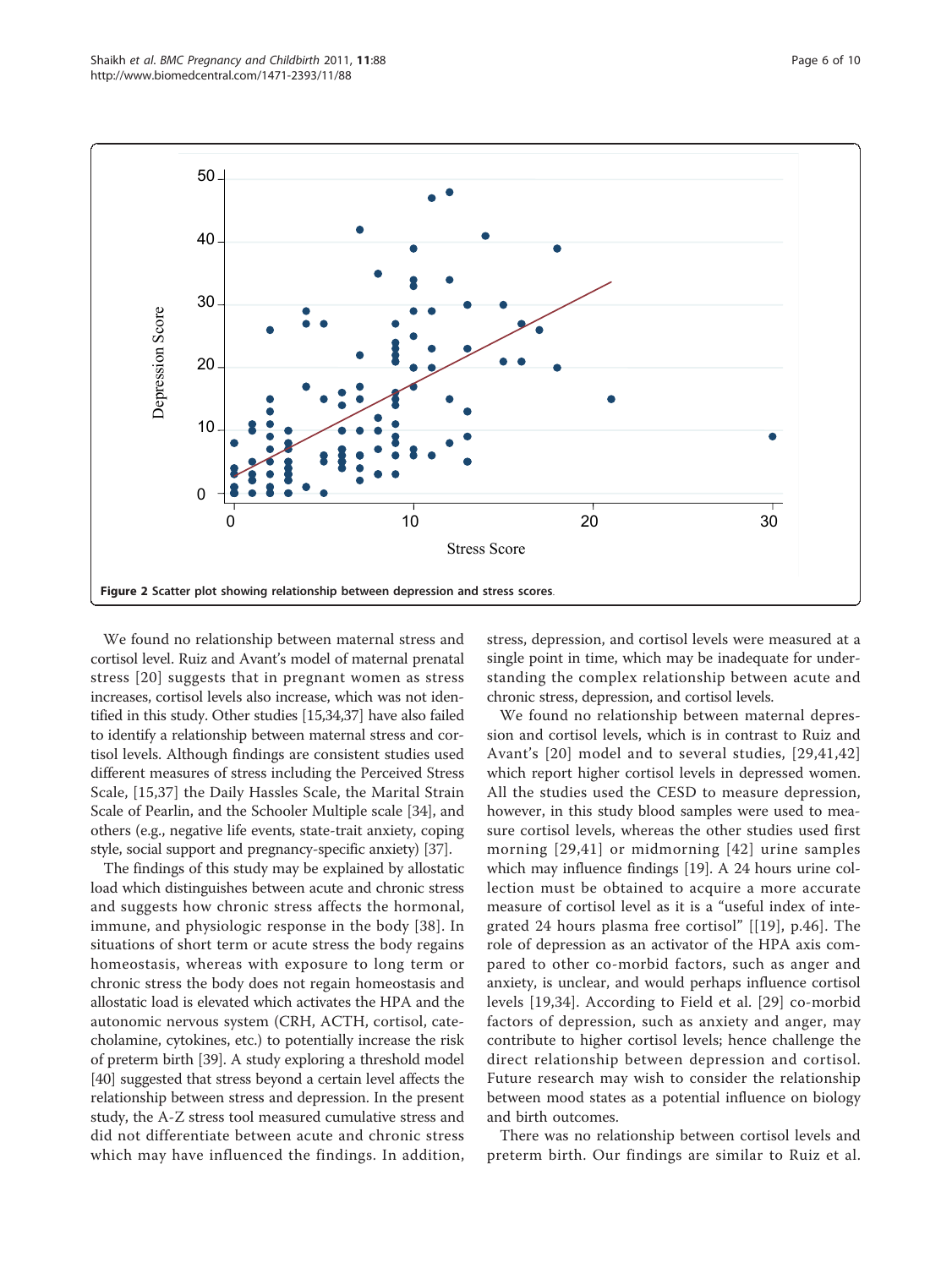<span id="page-8-0"></span>

|  |  | Table 3 Significant predictors of preterm birth |  |  |  |  |
|--|--|-------------------------------------------------|--|--|--|--|
|--|--|-------------------------------------------------|--|--|--|--|

| <b>Characteristics</b>               | <b>Birth Status</b>      |                     | Odds ratio | 95% CI         | p value* |
|--------------------------------------|--------------------------|---------------------|------------|----------------|----------|
|                                      | <b>Term</b><br>$n = 117$ | Preterm<br>$n = 15$ |            |                |          |
| Maternal age (years)                 | 117                      | 15                  | 1.03       | $0.91 - 1.16$  | 0.601    |
| Occupation                           |                          |                     |            |                | 0.692    |
| Housewife                            | 112                      | 14                  | 1.00       |                |          |
| Working                              | 5                        | 1                   | 1.60       | $0.17 - 14.70$ |          |
| Ethnicity                            |                          |                     |            |                | 0.805    |
| Muhajir                              | 57                       | 6                   | 0.66       | $0.17 - 2.54$  |          |
| Memon                                | 25                       | $\overline{4}$      | 1.00       |                |          |
| Others                               | 35                       | 5                   | 0.89       | $0.22 - 3.66$  |          |
| Education level                      |                          |                     |            |                | 0.396    |
| No education or some<br>Schooling    | 34                       | 6                   | 1.00       |                |          |
| Intermediate and above               | 83                       | 9                   | 0.61       | $0.20 - 1.86$  |          |
| <b>Education level of husband</b>    |                          |                     |            |                | 0.023    |
| No education or some<br>schooling    | 22                       | 7                   | 1.00       |                |          |
| Intermediate and above               | 95                       | 8                   | 0.26       | $0.087 - 0.01$ |          |
| Monthly Income (Rs.)                 |                          |                     |            |                | 0.438    |
| < 10,000                             | 25                       | 5                   | 1.00       |                |          |
| $\geq 10,000$                        | 80                       | 10                  | 0.62       | $0.20 - 2.00$  |          |
| Family system                        |                          |                     |            |                | 0.683    |
| Joint family system                  | 84                       | 10                  | 1.00       |                |          |
| Nuclear family system                | 33                       | 5                   | 1.27       | $0.40 - 4.00$  |          |
| Nature of work                       |                          |                     |            |                | 0.698    |
| Sitting                              | $\overline{7}$           | 1                   | 1.00       |                |          |
| Standing                             | 15                       | 3                   | 1.40       | $0.12 - 16.0$  |          |
| Walking                              | 30                       | 3                   | 0.70       | $0.06 - 7.78$  |          |
| All                                  | 34                       | 6                   | 1.24       | $0.13 - 11.93$ |          |
| Standing/walking                     | 31                       | $\overline{2}$      | 0.45       | $0.04 - 5.71$  |          |
| Hours of walking                     |                          |                     |            |                |          |
| 0 to 2 hours per day                 | 35                       | $\overline{4}$      | 1.00       |                | 0.649    |
| 3 to 5 hours per day                 | 69                       | 8                   | 1.01       | $0.29 - 3.60$  |          |
| > 5 hours per day                    | 13                       | 3                   | 1.02       | $0.40 - 10.3$  |          |
| Hours of standing                    |                          |                     |            |                |          |
| 0 to 2 hours per day                 | 21                       | 3                   | 1.00       |                | 0.539    |
| 3 to 5 hours per day                 | 84                       | 9                   | 0.75       | $0.19 - 3.01$  |          |
| > 5 hours per day                    | 12                       | 3                   | 1.75       | $0.30 - 10.1$  |          |
| <b>Parity</b>                        |                          |                     |            |                | 0.035    |
| Primiparous                          | 46                       | $\overline{2}$      | 1.00       |                |          |
| Multiparous                          | 71                       | 13                  | 4.21       | $0.91 - 19.53$ |          |
| Number of children                   |                          |                     |            |                | 0.145    |
| 0                                    | 53                       | 3                   | 1.00       |                |          |
| $1 - 2$                              | 51                       | $10$                | 3.46       | $0.90 - 13.31$ |          |
| $>2\,$                               | 13                       | $\overline{2}$      | 2.72       | $0.41 - 17.98$ |          |
| Sex of children at home              |                          |                     |            |                |          |
| Female (no/yes)                      | 77/40                    | 7/8                 | 2.20       | $0.74 - 6.50$  | 0.155    |
| Male (no/yes)                        | 73/44                    | 4/11                | 4.56       | $1.37 - 15.21$ | 0.008    |
| Nature of present pregnancy          |                          |                     |            |                |          |
| Planned (no/yes)                     | 33/84                    | 6/9                 | 1.70       | $0.56 - 5.15$  | 0.358    |
| History of preterm birth<br>(no/yes) | 110/7                    | 13/2                | 0.41       | $0.08 - 2.20$  | 0.334    |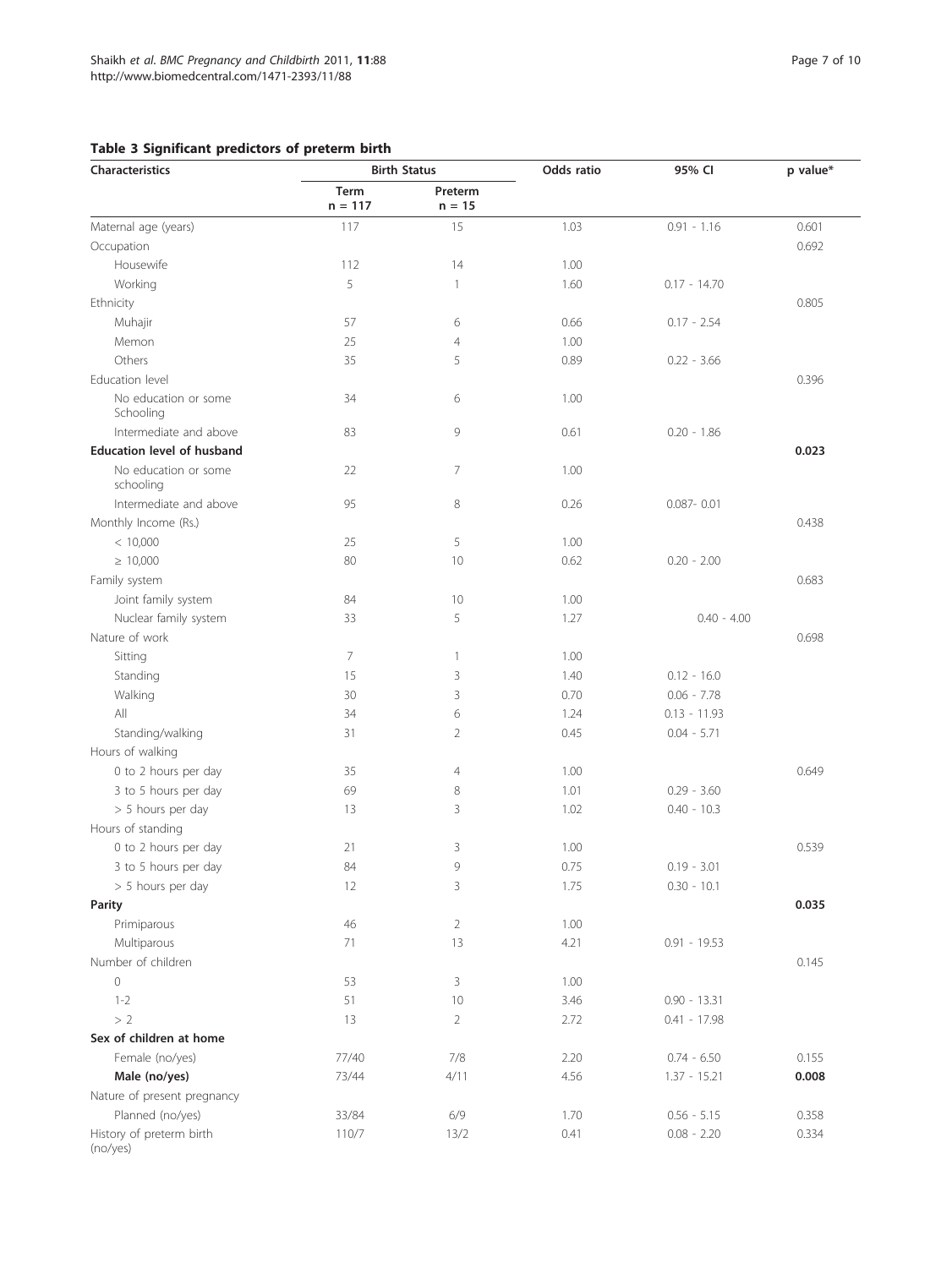| History of Abortion<br>(no/yes) | 95/22 | 14/1 | 3.24 | $0.40 - 26.0$  | 0.198 |
|---------------------------------|-------|------|------|----------------|-------|
| Visit to Antenatal Clinic       |       |      |      |                | 0.990 |
| First trimester                 | 70    | 9    | 1.00 |                |       |
| Second/third trimester          | 47    | 6    | 0.99 | $0.33 - 2.97$  |       |
| Hb Level                        |       |      |      |                | 0.180 |
| low                             | 20    |      | 1.00 |                |       |
| normal                          | 76    | 13   | 3.42 | $0.42 - 27.73$ |       |
| Cortisol                        | 111   | 14   | 0.98 | $0.91 - 1.05$  | 0.507 |
| Stress                          | 117   | 15   | 0.96 | $0.86 - 1.08$  | 0.519 |
| Depression                      | 117   | 15   | 1.01 | $0.96 - 1.06$  | 0.697 |

Table 3 Significant predictors of preterm birth (Continued)

 $CI =$  confidence interval.  $* =$  likelihood ratio statistic from the logistic regression model

[[15\]](#page-11-0) who also reported no relationship between cortisol levels and preterm birth. In both studies only a small number of women experienced preterm birth (6 out of 76 and 15 out of 132, respectively) and these small samples size increases the likelihood of making a type II error. Future research with larger numbers of preterm birth is required to better understand these complex relationships. Alternative biologic pathways also need to be considered, as cortisol may not be the most ideal biomarker of preterm birth.

Our study did not reveal any relationship between cortisol, stress and depression assessed at 28 to 30 weeks. However, studies [\[12](#page-10-0)[,34,41,42](#page-11-0)] assessing the relationship earlier in gestation have demonstrated a relationships between some of these variables. Consequently, differences in time points of assessment may explain why our findings are inconsistent.

In our study increased parity was identified as a risk factor for preterm birth, and it has been proposed that physiologic risk factors common in multiparous women (e.g., placenta previa, placental abruption, postpartum hemorrhage) may partly explain the higher risk of preterm birth [[43\]](#page-11-0). The literature is contradictory with some studies [\[44-46](#page-11-0)] demonstrating an association between increased parity and preterm birth while others [[47,48](#page-11-0)] showing no association. A systematic review revealed no association between grand multiparity (parity 5-8) and great grand multiparity (parity  $> 8$ ) and preterm birth. The role of parity may be context specific with effects of poverty combined with stress, and other factors associated with preterm birth (e.g., age, education, and ethnicity) interacting in unique ways [[46](#page-11-0),[49](#page-11-0),[50\]](#page-11-0) to increase risk of preterm birth in Pakistani women.

We found that preterm birth was associated with prior delivery of a male child. The proportion of male infants is higher among preterm births and this pattern is evident in different populations [[51\]](#page-11-0). Pakistan has a high rate of preterm birth (15·7%) [[4](#page-10-0)] and since boys are more likely to be born preterm, it is plausible that the

male children at home were born preterm. The risk of preterm birth in the next pregnancy is about 15% to more than 50% [[2\]](#page-10-0). Consequently, this may explain the association between male child at home and preterm birth in this study. We did not collect data on the gestational age of the male child at home, thus cannot confirm this premise.

We found that higher levels of paternal education reduced the risk of preterm birth. Education has been used as a proxy for socioeconomic status [[52\]](#page-11-0). Studies from industrialized countries demonstrate an association between socioeconomic inequalities (e.g., low education level of women) and preterm birth [\[52](#page-11-0)-[54\]](#page-11-0). In Pakistan, gender inequality in education is evident from differences in literacy rates: adult male literacy rate is 43%, whereas adult female literacy rate is 28% [[55](#page-11-0)]. Our study sample was more educated than the general population with 60·5% of the husbands and 50% of the pregnant women disclosing they had a baccalaureate or higher degree. The education level of the husband may combine with other indicators of socioeconomic status (e.g., occupational status) and psychosocial factors (e.g., decision making authority of women) to reduce the risk of preterm birth or the finding may simply be due to chance.

In our study women with medical or obstetrical histories were excluded from this study, and limitations in medical records and poor health literacy of the mothers precluded classification into the other two subtypes of preterm birth - spontaneous preterm labour without premature rupture of chorioamniotic membranes (PROM), and preterm PROM with vaginal or caesarean section delivery [\[2](#page-10-0),[56\]](#page-11-0). Examining the subtypes of preterm birth may permit consideration of the etiological heterogeneity of preterm birth; though this view remains contentious given the similar processes leading to preterm birth [[57,58\]](#page-11-0). A study [\[58](#page-11-0)] examining maternal risk factors in a hospital-based cohort of black and white women in relation to subtypes of preterm birth found differences in set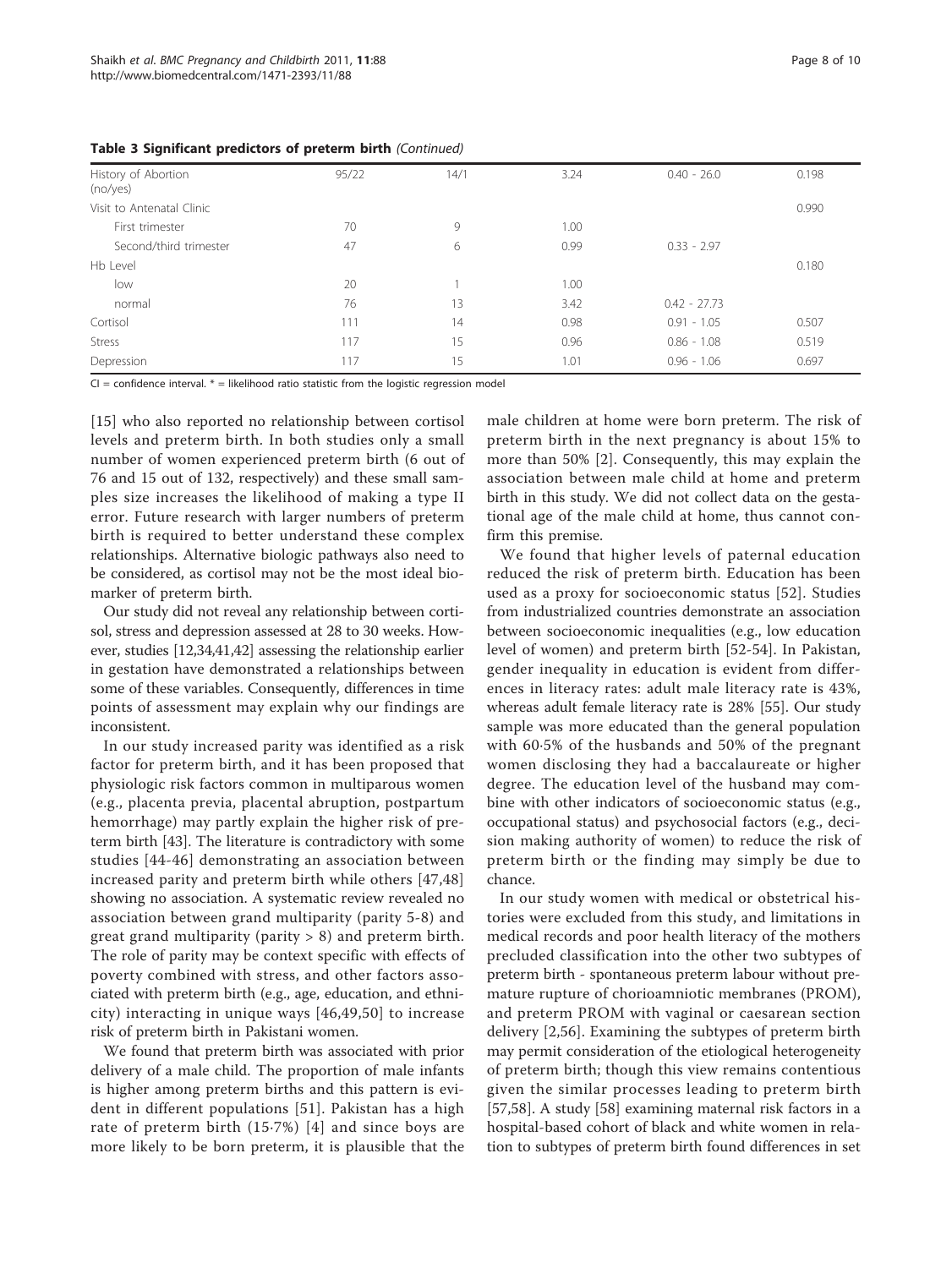<span id="page-10-0"></span>of risk factors associated with medically indicated preterm. However, similarities were reported in set of risk factors in the other two subtypes; although differences were noted in effect size of specific risk factors. The authors concluded that grouping preterm birth into spontaneous and medically indicated preterm birth was appropriate given the current state of evidence [[58\]](#page-11-0). Future studies should examine the relative contribution of each of the risk factors to preterm birth in each subtype of preterm birth.

In the present study, pregnant women were recruited from the AKHWC, which are private clinics. The sample was not completely representative of women in Karachi, Pakistan, thereby impacting the external validity of the study. Of the 187 women, 81 (54%) had an ultrasound done in the first trimester and 55 (36·7%) had an ultrasound in the second trimester; however all pregnant women had their LMP recorded in their patient chart. Although earlier ultrasound (i.e., in the first trimester) provides better pregnancy dating than ultrasound in the second trimester [[59](#page-11-0)], to ensure a consistent approach in dating pregnancy, the LMP was used to determine gestational age. We measured stress, depression, and cortisol levels at a single point in time and within a two week time frame which provides a very limited assessment of the psychosocial health of the pregnant women throughout the pregnancy.

A longitudinal cohort study, with multiple measures of stress, depression, and cortisol levels, as well as a measures of anxiety and other stress hormone biomarkers may add new knowledge and enhance our understanding about the relationship between stress, depression, anxiety, cortisol levels and preterm birth. Lastly, in the present study, only 15 women experienced preterm birth which should be considered in interpreting the findings.

#### Conclusion

Preterm birth was associated with higher parity, past delivery of a male infant, and higher levels of paternal education. There was no relationship between maternal stress and depression, cortisol and preterm birth when assessed cross sectionally at a single point in gestation. A larger longitudinal cohort study, with multiple measures of stress, depression, and cortisol levels, as well as a measure of anxiety may add new knowledge and enhance our understanding about the relationship between stress, depression, anxiety, cortisol levels and preterm birth. There were high rates of stress and depression among this sample suggesting that there are missed opportunities to address mental health needs in the prenatal period in Pakistan. Improved methods of measurement are required to better understand the psychobiological basis of preterm birth.

#### Abbreviations

HPA: hypothalamic-pituitary-adrenal; CRH: corticotrophin-releasing-hormone; ACTH: adrenocorticotrophic hormone; AKHWC: Aga Khan Hospital for Women and Children; AKUH: Aga Khan University Hospital; SPSS: statistical package for social sciences.

#### Acknowledgements and Funding

We are grateful to the women who participated in the study. The study was funded by Alberta Center for Child, Family and Community Research and the Aga Khan University - School of Nursing Student Fund.

#### Author details

<sup>1</sup>School of Nursing, Aga Khan University, Karachi, Pakistan. <sup>2</sup>University of Calgary, Faculty of Nursing, 2500 University Drive NW, Calgary, Alberta T2N 1N4, Canada. <sup>3</sup>Alberta Health Services, Calgary, Canada. <sup>4</sup>Department of Community Health Sciences, Aga Khan University Hospital, Stadium Road, Karachi, Pakistan. <sup>5</sup>Department of Pediatrics and Community Health University of Calgary, Canada.

#### Authors' contributions

The work presented here was undertaken in collaboration with all authors. KS was a graduate student who undertook this work to fulfill the requirements for Masters of Science in Nursing. SP was the supervisor who was actively involved in all phases of the study including original idea, design, data analysis, interpretation and writing the report. ST, AK and SK gave ongoing feedback and suggestions during both the proposal phase and the conduct of the research. They have reviewed and edited the report. MSR guided the statistical analysis and data interpretation and contributed to the write up of this section. All authors have reviewed and approved the final version of the report.

#### Competing interests

The authors declare that they have no competing interests.

#### Received: 5 July 2011 Accepted: 2 November 2011 Published: 2 November 2011

#### References

- 1. Beck S, Wojdyla D, Say L, et al: [The world wide incidence of preterm](http://www.ncbi.nlm.nih.gov/pubmed/20428351?dopt=Abstract) [birth: a systematic review on maternal mortality and morbidity.](http://www.ncbi.nlm.nih.gov/pubmed/20428351?dopt=Abstract) Bull World Health Organ 2010, 88:31-38.
- 2. Goldenberg RL, Culhane JF, Iams JD, Romero R: [Epidemiology and causes](http://www.ncbi.nlm.nih.gov/pubmed/18177778?dopt=Abstract) [of preterm birth.](http://www.ncbi.nlm.nih.gov/pubmed/18177778?dopt=Abstract) *Lancet* 2008, 371:75-84.
- 3. Steer P: [The epidemiology of preterm labour.](http://www.ncbi.nlm.nih.gov/pubmed/15898167?dopt=Abstract) BJOG 2005, 112:1-3.
- Lawn JE, Gravett MG, Nunes TN, et al: Global report on preterm birth and still birth (1 of 7): definitions, description of the burden and opportunities to improve data. BMC Pregnancy Childbirth 2010, 10(Suppl 1):1471-2393.
- 5. Lawn JE, Wilczynska-Ketende K, Sousens SN: [Estimating the causes of 4](http://www.ncbi.nlm.nih.gov/pubmed/16556647?dopt=Abstract) [million neonatal deaths in the year 2000.](http://www.ncbi.nlm.nih.gov/pubmed/16556647?dopt=Abstract) Int J Epidemiol 2006, 35:706-718.
- 6. Bennett HA, Einarson A, Taddio A, Koren G, Einarson TR: [Prevalence of](http://www.ncbi.nlm.nih.gov/pubmed/15051562?dopt=Abstract) [depression during pregnancy: systematic review.](http://www.ncbi.nlm.nih.gov/pubmed/15051562?dopt=Abstract) Obstet Gynecol 2004, 103:698-709.
- 7. Rahman A, Iqbal Z, Harrington R: [Life events, social support and](http://www.ncbi.nlm.nih.gov/pubmed/14580070?dopt=Abstract) [depression in childbirth: perspectives from a rural community in the](http://www.ncbi.nlm.nih.gov/pubmed/14580070?dopt=Abstract) [developing world.](http://www.ncbi.nlm.nih.gov/pubmed/14580070?dopt=Abstract) Psychol Med 2003, 33:1161-1167.
- Sen G, Ostlin P, George A: Unequal, unfair, ineffective and inefficient gender inequity in health: Why it exists and how we can change it. Women and Gender Equity Knowledge Network 2007 [[http://www.cdc.gov/](http://www.cdc.gov/nchs/data/nvsr/nvsr57/nvsr57_02.pdf) [nchs/data/nvsr/nvsr57/nvsr57\\_02.pdf](http://www.cdc.gov/nchs/data/nvsr/nvsr57/nvsr57_02.pdf)].
- 9. Niaz U: Women'[s mental health in Pakistan.](http://www.ncbi.nlm.nih.gov/pubmed/16633458?dopt=Abstract) World Psychiatry 2004, 3(1):60-62.
- 10. Phillips GS, Wise LA, Rich-Edwards JW, Stampfer MJ, Rosenberg L: [Pregnancy depressive symptoms and preterm birth in the black](http://www.ncbi.nlm.nih.gov/pubmed/20006271?dopt=Abstract) women'[s health study.](http://www.ncbi.nlm.nih.gov/pubmed/20006271?dopt=Abstract) Ann Epidemiol 2010, 20:8-15.
- 11. Dayan J, Creveuil C, Marks MN, et al: [Prenatal depression, prenatal anxiety,](http://www.ncbi.nlm.nih.gov/pubmed/17079701?dopt=Abstract) [and spontaneous preterm birth: a prospective cohort study among](http://www.ncbi.nlm.nih.gov/pubmed/17079701?dopt=Abstract) [women with early and regular care.](http://www.ncbi.nlm.nih.gov/pubmed/17079701?dopt=Abstract) Psychosom Med 2006, 68:938-946.
- 12. Erickson K, Thorsen P, Chrousos G, et al: [Preterm birth: associated](http://www.ncbi.nlm.nih.gov/pubmed/11397853?dopt=Abstract) [neuroendocrine, medical, and behavioral risk factors.](http://www.ncbi.nlm.nih.gov/pubmed/11397853?dopt=Abstract) J Clin Endocr Metab 2001, 86:2544-2552.